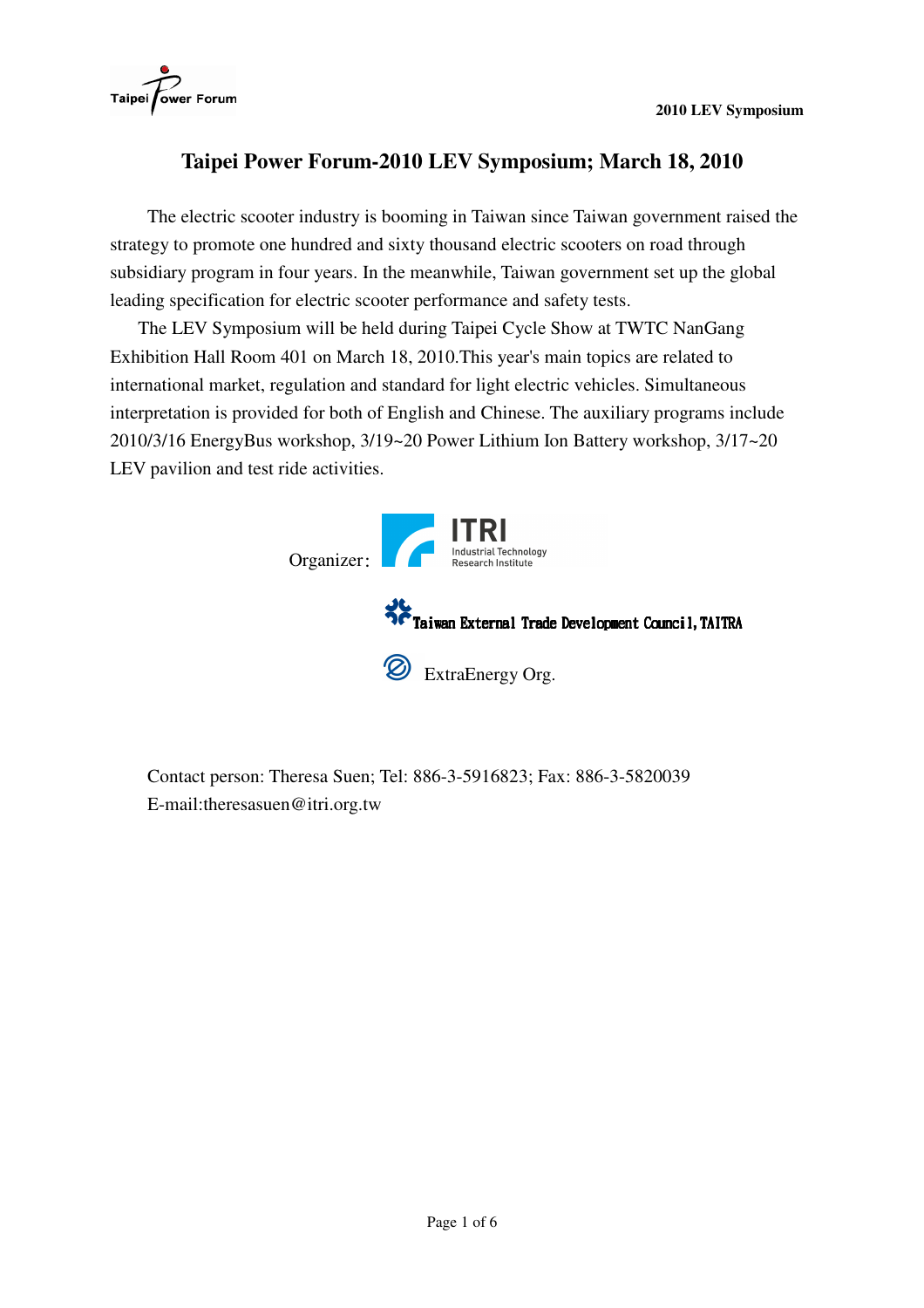

# **Taipei Power Forum-2010 LEV Symposium**

- $\blacklozenge$  Date: March  $18^{th}$ ,2010
- ◆ Place: TWTC NanGang Exhibition Hall Room 401

(http://www.twtcnangang.com.tw/?Lang=en-US)

- Simultaneous interpretation is provided for both of English and Chinese.
- Program Details:

| $08:30 \sim 9:30$                        | Check in                                                             |
|------------------------------------------|----------------------------------------------------------------------|
| $9:30 \sim 12:20$                        | Opening                                                              |
| Session A<br><b>International Market</b> | Topic A1:                                                            |
|                                          | Light Electric Vehicle Market In EU                                  |
|                                          | Daniel Greiner/ President, eweco gmbh Switzerland;                   |
|                                          | <b>Introduction:</b> What are the criteria for a winning E-vehicle   |
|                                          | market in Europe? What are the technical and cost requirements       |
|                                          | for a successful LEV in particular? Which regulations need to be     |
|                                          | fulfilled for LEV? What kinds of incentives are available from       |
|                                          | governments? The speaker from eweco gmbh (Switzerland) will          |
|                                          | share his experience and will propose the specifications for next    |
|                                          | generation LEV. You shall not miss the chance!                       |
|                                          | Topic A2                                                             |
|                                          | Two-Wheel Electric Vehicle Market In China                           |
|                                          | Ma Guilong/ Chief Scientist of China Electric Bicycle                |
|                                          | Association, China                                                   |
|                                          | <b>Introduction:</b> China is the biggest two–wheel electric vehicle |
|                                          | market in the world and the China government is working on           |
|                                          | national standard for two-wheel electric vehicle. You shall not      |
|                                          | miss this topic if you have business in China.                       |
|                                          | Topic A3                                                             |
|                                          | The US Market is "Ready" for Electric Powered Two Wheeled            |
|                                          | Vehicles!                                                            |
|                                          | Jack Roberts / President, J-K Products Int'l Inc. USA                |
|                                          | <b>Introduction:</b> What are the requirements for LEV market in     |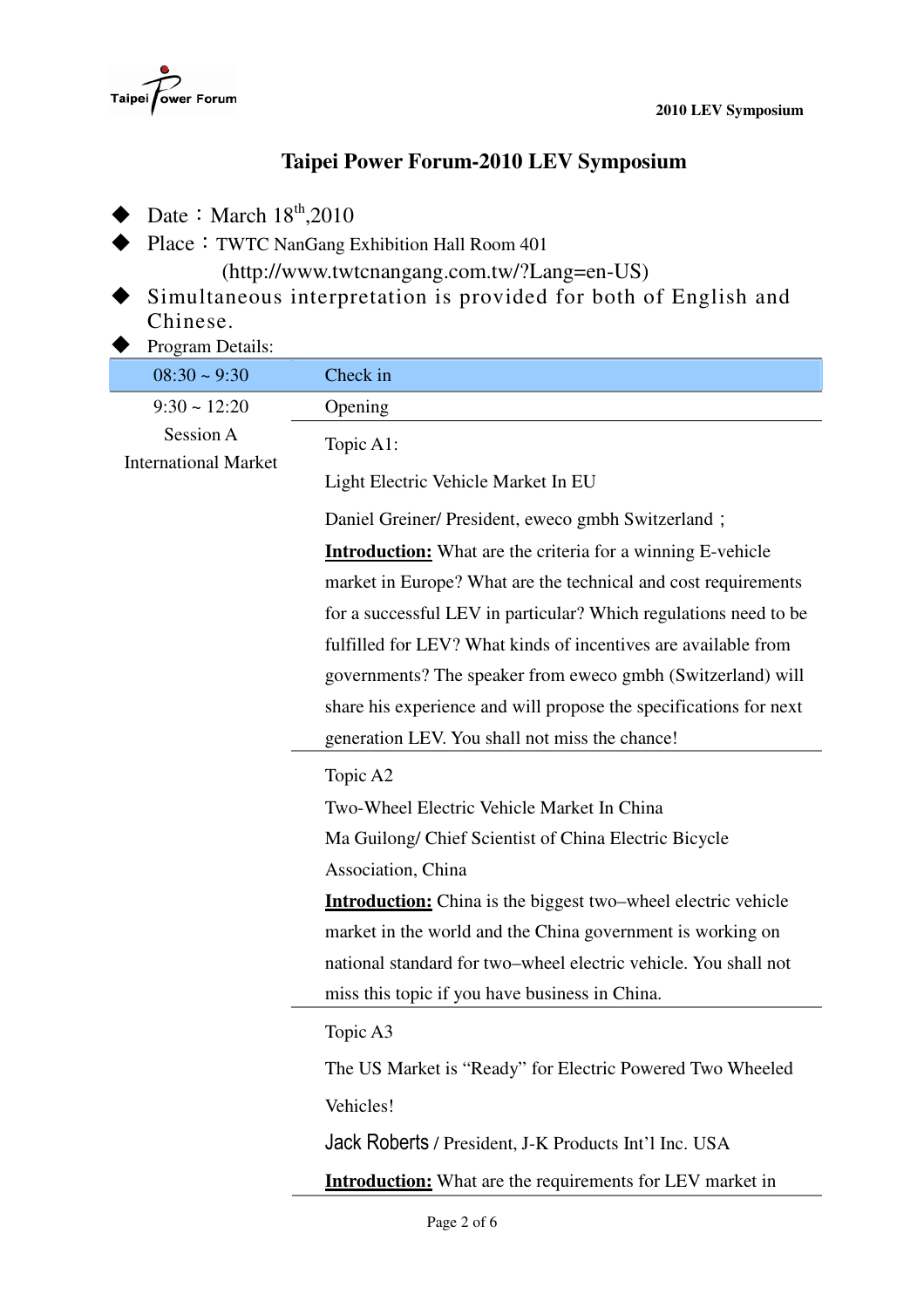

|                                  | USA? Which regulations and standards need to be fulfilled? The          |
|----------------------------------|-------------------------------------------------------------------------|
|                                  | speaker from USA who is an electric scooter buyer will point out        |
|                                  | what are the buyers' needs. You shall not miss the chance!              |
|                                  | Topic A4                                                                |
|                                  | New Product Announcement- Super Light Foldable Pre-Mobility             |
|                                  | Scooter                                                                 |
|                                  | Michael Chen/ Director, Freerider Co., Taiwan                           |
|                                  | <b>Introduction:</b> How to break the low profit dilemma in mobility    |
|                                  | scooter field? How to change the marketing rules and revive the         |
|                                  | kingdom of mobility scooter in Taiwan? The Freerider Co. make           |
|                                  | use of government resource to develop a 22kgs of Super Light            |
|                                  | Foldable Pre-Mobility Scooter and will show it on 2010 Taipei           |
|                                  | Cycle Show - LEV Pavilion.                                              |
|                                  | Topic A5                                                                |
|                                  | New Product Announcement- Dual System for Scooter                       |
|                                  | Michael Chen/ CEO/ Reduce Carbon Energy Develop Ltd. Co.,               |
|                                  | Taiwan                                                                  |
|                                  | <b>Introduction:</b> What are the obstacles of electric scooter market? |
|                                  | Dual system can be very easy. How to integrate the advantage of         |
|                                  | gasoline and electric? How to make a good partnership with              |
|                                  | existing motorcycle dealers? The speaker who is an EV enthusiast        |
|                                  | will show the dual system kit in symposium.                             |
| $12:20 \sim 13:30$               | Lunch                                                                   |
| $13:30 \sim 15:30$               | Topic B1                                                                |
| <b>Session B</b><br>Standard and | Safety Concerns and Standards of Power Li-ion Batteries in LEV          |
|                                  | Application                                                             |
| Regulation                       | Carl K. Wang /Director, UL Advanced Energy Safety R&D                   |
|                                  | Center, Taiwan                                                          |
|                                  | <b>Introduction:</b> The speaker from UL will share his experience on   |
|                                  |                                                                         |

safety issues of power Li-ion batteries, safety concerns of

applying Li-ion batteries in LEV, safety standards and testing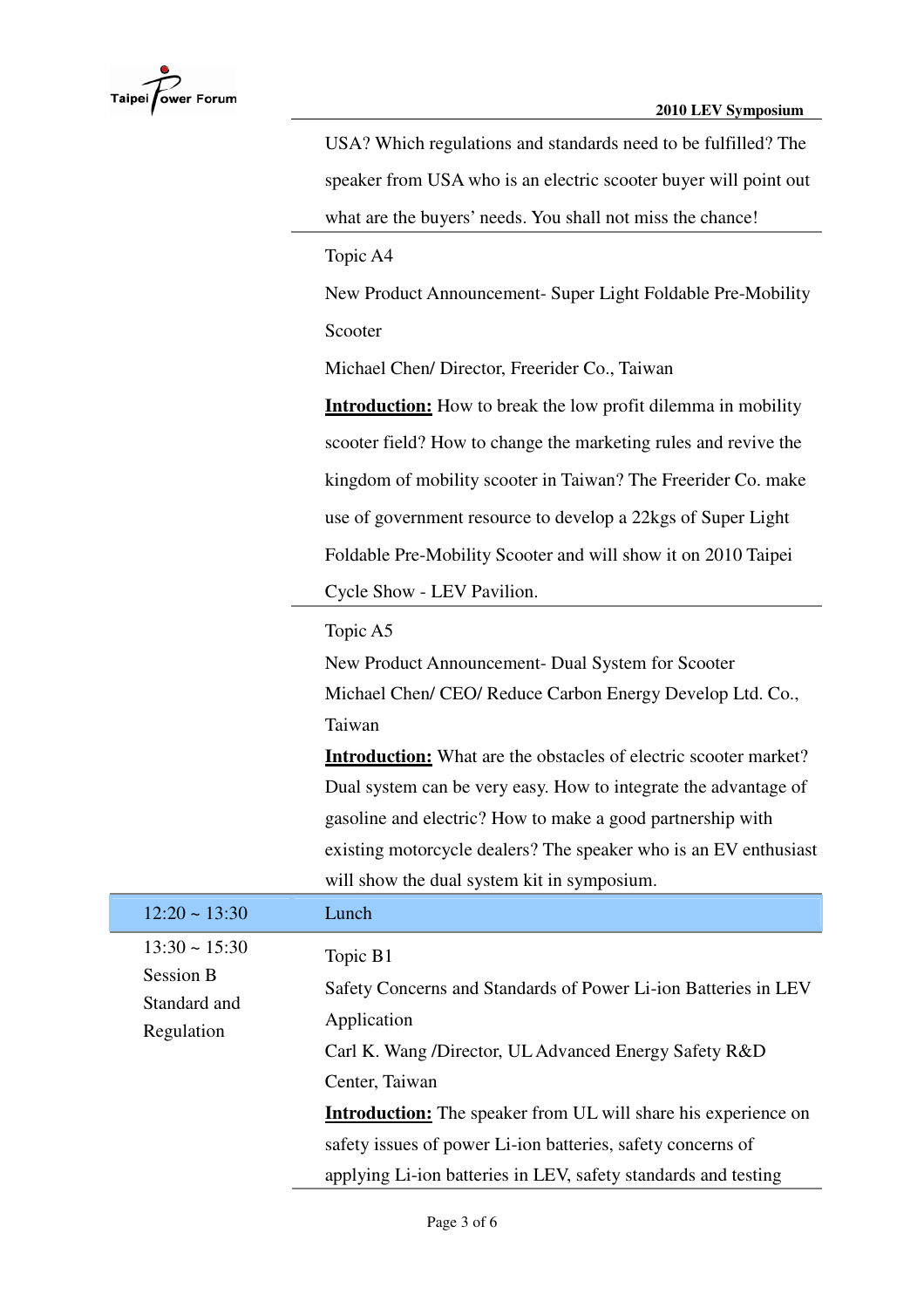methods of Li-ion batteries and development of UL LEV safety standards. You shall not miss it.

### Topic B2

The EU Regulations of LEV and Li-Battery: Safety First! Tim Schäfer, Head of Strategic Coordination, Li-Tec Battery GmbH/Germany, and BATSO Battery Safety Organization **Introduction:** Safety First! For Energy Systems, leading the trend, electric mobility. What is the latest regulation of LEV in EU? What is En15194, En12184? What is the consequence of the German battery legislation and UN T-test 38.3, resp. UN Manual of Tests and Criteria? Status and outlook. You shall not miss this speech if you would like to have a successful business in EU.

### Topic B3

Electric Scooter Market & Test Methods in Taiwan BM Lin/ Manager/ ITRI MCL.

**Introduction:** The speaker will share the Taiwan electric scooter market as well as the update electric scooter test methods, tested experiences and would like to exchange views with industries.

| $15:30 \sim 15:45$                                | <b>Break</b>                                                                                                                                                                                                                                                                                                                                                                                                                                                                                                                                                                                                                        |
|---------------------------------------------------|-------------------------------------------------------------------------------------------------------------------------------------------------------------------------------------------------------------------------------------------------------------------------------------------------------------------------------------------------------------------------------------------------------------------------------------------------------------------------------------------------------------------------------------------------------------------------------------------------------------------------------------|
| $15:45 \sim 17:45$<br>Session C<br>Infrastructure | Topic C1<br>The Promotion of EnergyBus for Light Electric Two-Wheelers<br>Hannes Neupert/ President, ExtraEnergy Org., Germany<br><b>Introduction:</b> EnergyBus is a new industry standard for<br>connecting electric components of LEVs. It is the key for energy<br>supplement for battery exchange or charge stations. It consists of<br>a plug family, communication protocol, and energy management.<br>EnergyBus is currently being developed under the lead of<br>EnergyBus e.V. in cooperation with CAN in Automation e.V.<br>Topic C <sub>2</sub><br>The Challenge and Selection of Li-ion Battery for EV<br>Applications |
|                                                   | Mo-Hua Yang/ CTO/HiTech Energy, Taiwan                                                                                                                                                                                                                                                                                                                                                                                                                                                                                                                                                                                              |
|                                                   | <b>Introduction:</b> Battery is the key for EV Commercialization. This                                                                                                                                                                                                                                                                                                                                                                                                                                                                                                                                                              |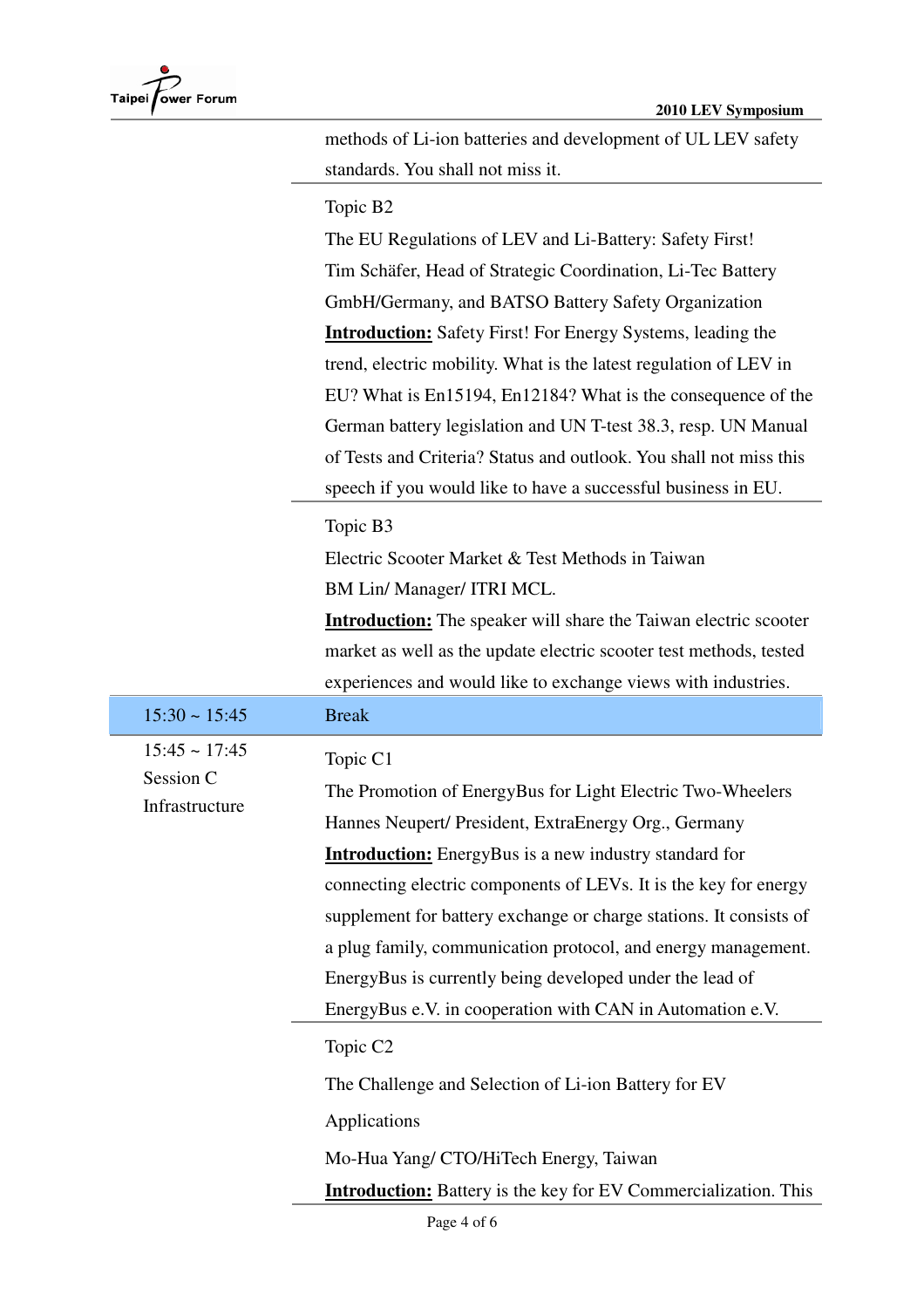|       | topic will share the update technology of power Li-battery and its         |
|-------|----------------------------------------------------------------------------|
|       | challenges in applications.                                                |
|       | Topic C <sub>3</sub>                                                       |
|       | Li-battery Is Safe – Let's Talk When and How                               |
|       | James A. Barnes / U.S. Department of Energy, the United States             |
|       | <b>Introduction:</b> Li-battery is safe basically, but you will learn more |
|       | in this speech about how to prevent and handle a battery accident.         |
| 17:45 | End                                                                        |
|       |                                                                            |

19:00 **VIP Banquet**